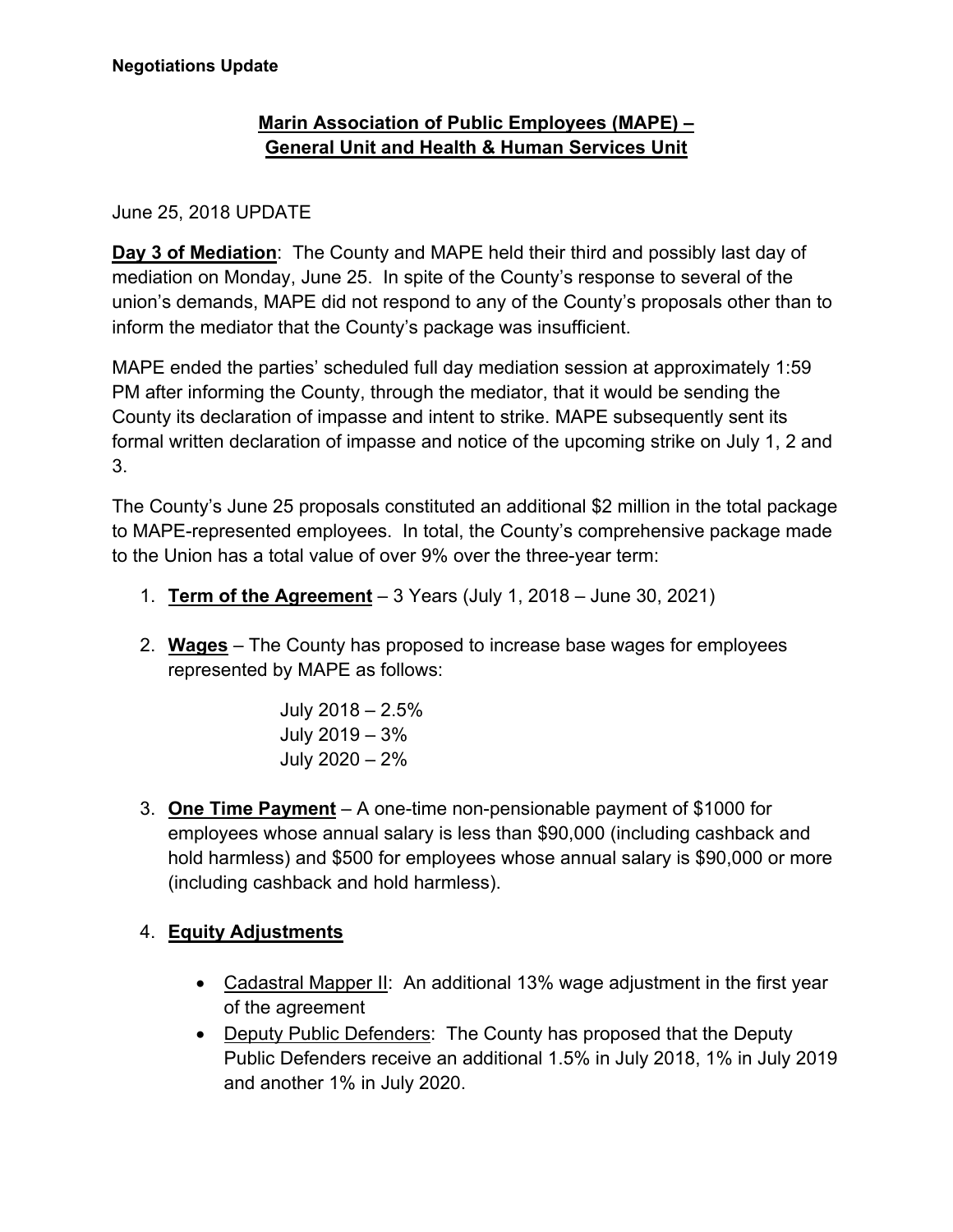- 5. **Jail Assignment Differential** An additional 10% hourly differential to the Stationary Engineer, Building Maintenance Worker II and Clinical Psychologist II when assigned to work in the County Jail.
- 6. **Cash Back** The County has withdrawn its proposal to gradually draw down the cash back over the life of the Agreement. In addition, there will be no cash back for employees hired on or after July 1, 2018 and for employees who do not receive cash back as of July 1, 2018.
- 7. **Emergency Response Pay for Child Protective Services/Adult Protect Services** – The County has proposed to increase the current flat dollar emergency response pay by 5% effective July 2020.
- 8. **Hold Harmless Payments** The County has proposed to buy-out the additional cash back known as "hold harmless payments" that certain County employees receive at an amount equivalent to two full years' worth of these payments.
- 9. **Health** The County has proposed that for the term of July 1, 2018 through June 30, 2021 Agreement, the County would participate in the Teamsters Local Union No. 856 Health and Welfare Trust ("Teamsters Trust") for the sole purpose of offering to its employees the Teamsters Trust's Anthem Preferred Provider Organization plan ("Anthem PPO" or "Teamsters Plan"). The County's participation will be effective the plan year beginning January 1, 2019 and is conditioned upon the County and the Teamsters Trust entering into a contract no later than August 17, 2018, for participation in the Anthem PPO, which shall be accomplished through reasonable, good-faith negotiation.

The County's continued participation in the Teamsters Plan would be subject to a review of future renewal rates: Upon the County's receipt of the renewals for its health plans for subsequent plan years (e.g., the Teamsters Trust Anthem PPO Plan ("Teamsters Plan"), Kaiser Permanente ("KP"), and Western Health Advantage ("WHA"))<sup>1</sup>, if the Teamsters Plan's required renewal premium rates exceed each of the competing carriers (e.g., KP and WHA) renewal rates by more than 15.0%, the Teamsters Plan will be automatically discontinued as an offering to all County of Marin participants as of January 1<sup>st</sup> of the immediately following calendar year.

 $1$  These plans are named for comparison purposes only. Should the County offer health plans that differ from the ones listed, the 10% figure will be based upon the rates of the health plans the County intends to offer. Naming of the plans is illustrative only of the current make-up of the County health plans and is not intended to be deemed as having been bargained.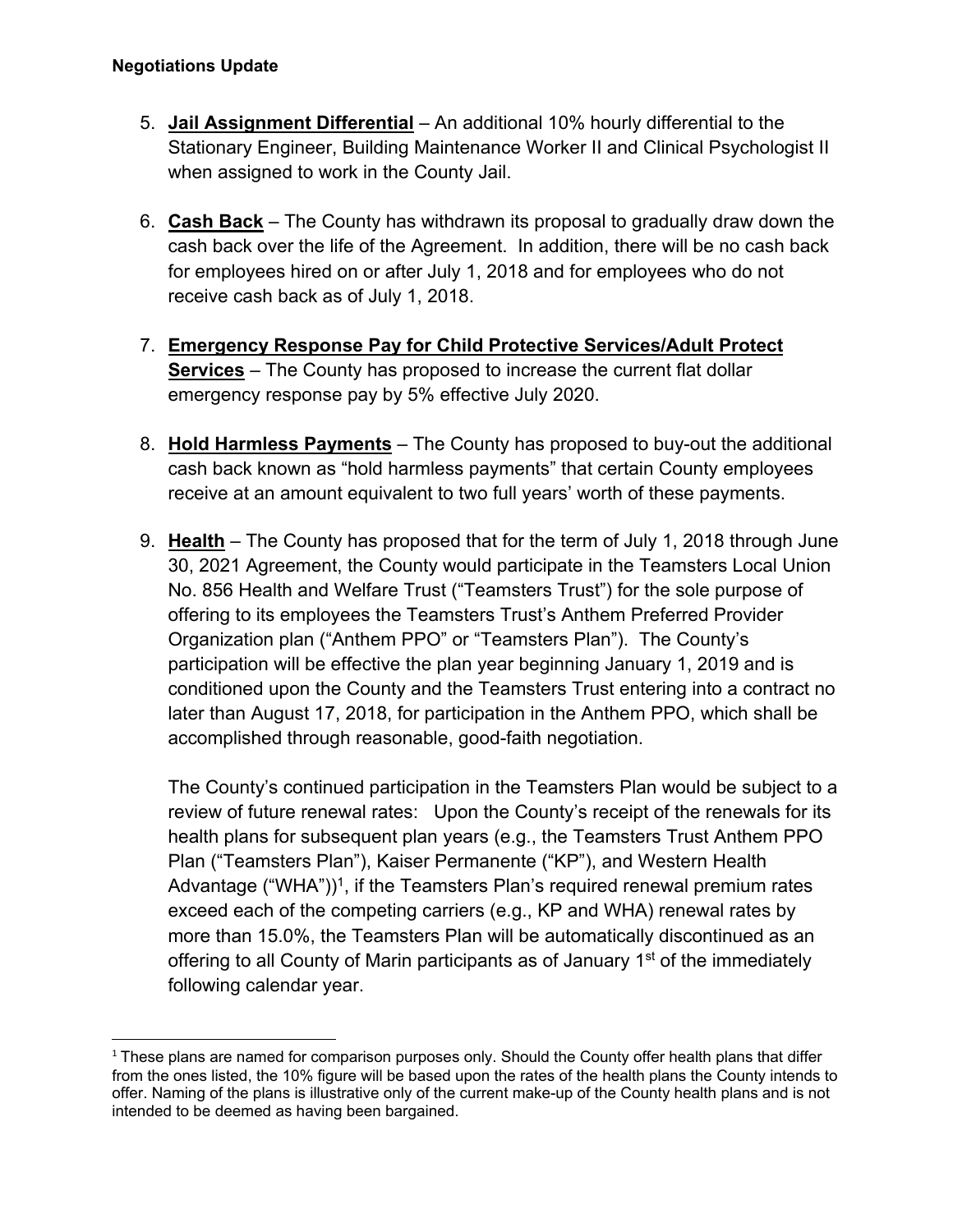## 10. **Fringe Benefits** –

- Increase the salary threshold for fringe differentiation from \$70,000 to \$74,000 for plan year beginning January 2019.
- The County will adjust its health insurance contribution by 3-5% for the employee + 1 and employee + family levels when the premium increase to the County's Kaiser S plan (or the County's lowest cost HMO at the time) is at least 3%.
- The County will freeze employee-only biweekly fringe adjustment until health premiums reach current employee-only allocation.
- 11. **Footwear** While the parties continue to negotiate specific language, the parties have agreed in concept to include part-time employees and contingent hire employees ("extra hires") in the footwear allowance.
- 12. **Vacation** The County has proposed to 1) eliminate the highest level of vacation accrual for employees in the General Unit (i.e., the 30-year accrual level where employees earn 30 vacation days per year; 2) Increase by one year the time it takes for employees to reach an increased vacation accrual level; and 3) eliminate the County's penalty payment if for business reasons, the county must rescind its approval of an employee's vacation time off.
- 13. **Overtime** -The County has proposed that overtime will be paid based on actual hours worked (instead of hours in paid status) in excess of 40 or 37.5 hours per week.

Day 2 of Mediation: The County and MAPE held their second day of mediation on June 15. The County passed a proposal regarding participating in the Teamsters Trust Health and Welfare Trust for the purpose of offering the Trust's Anthem PPO plan to County employees (see details below).

The parties broke for the evening around 8:30pm having reached a tentative agreement on including Flex Time/Alternative Work Schedules language in the HHS contract and each party withdrawing proposals in an effort to move closer to an overall agreement.

We look forward to continued progress when we resume for our 3<sup>rd</sup> day of mediation on Monday, June 25.

Day 1 of Mediation: The County and MAPE began mediation on June 13 with a State Mediator. The mediator started the day by holding a joint session with the parties and